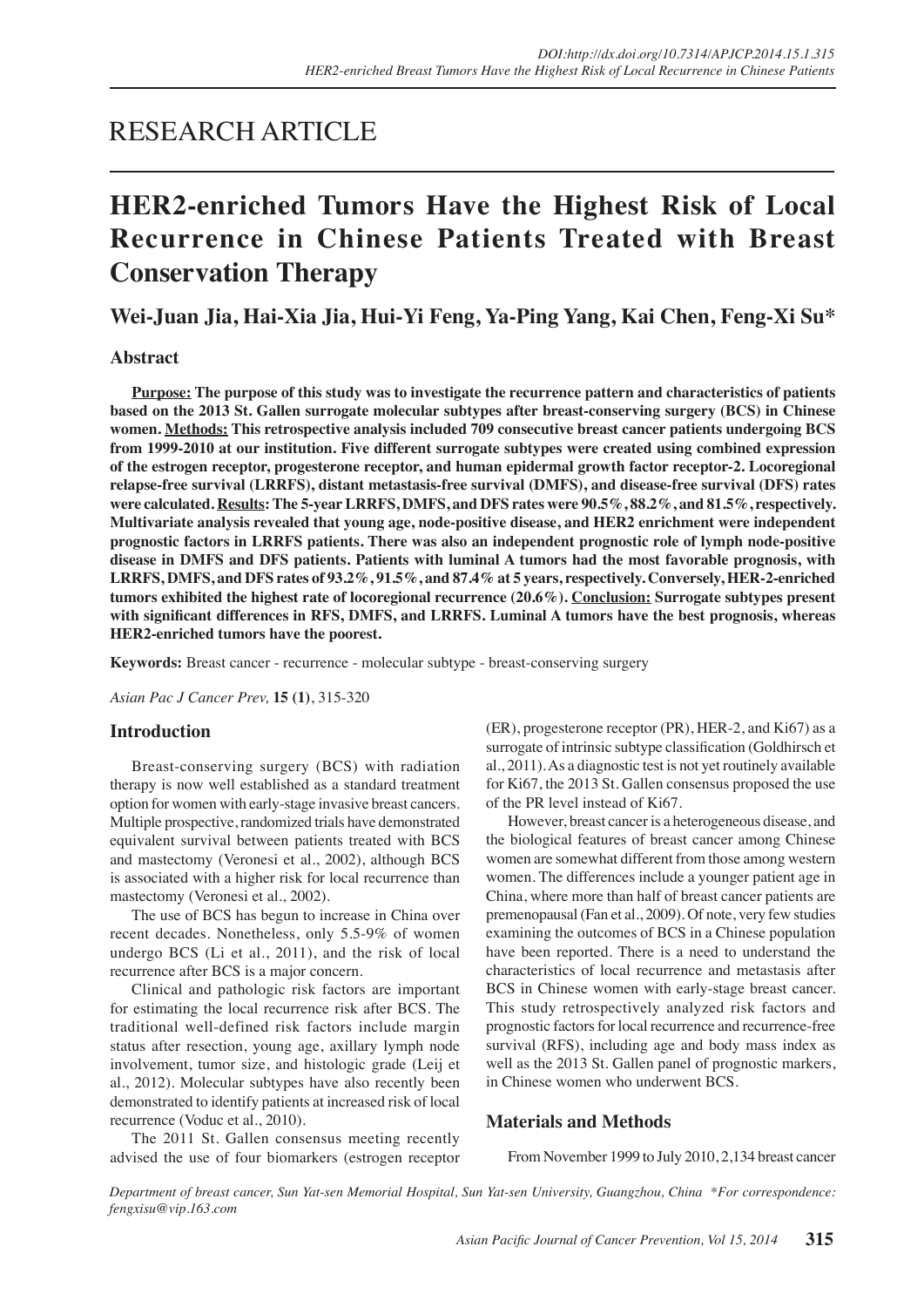*Wei-Juan Jia et al*

**Table 1. Descriptive Analysis and Outcomes for the Five Phenotypes**

| $N, \%$             | Luminal A            | Luminal B1             | Luminal B <sub>2</sub> | HER2-enriched   | Basal-like      | Total                          | $P$ value |
|---------------------|----------------------|------------------------|------------------------|-----------------|-----------------|--------------------------------|-----------|
| All                 | 290(40.9)            | 124(17.5)              | 72(10.2)               | 76(10.7)        | 147(20.7)       | 709 (100)                      |           |
| Age $(yr)$          |                      |                        |                        |                 |                 |                                | 0.327     |
| $\leq 40$           | 78 (26.9)            | 34(27.4)               | 25(34.7)               | 23(30.3)        | 32(21.8)        | 192(27.1)                      |           |
| >40                 | 212(73.1)            | 90(72.6)               | 47(65.3)               | 53 (69.7)       | 115(78.2)       | 517 (72.9)                     |           |
| Tumor stage         |                      |                        |                        |                 |                 |                                | 0.068     |
| pT1                 | 212(75.4)            | 78 (66.1)              | 47(67.1)               | 45(60.0)        | 98 (71.0)       | 480 (70.4)                     |           |
| pT2                 | 69(24.6)             | 40(33.9)               | 23(32.9)               | 30(40.0)        | 40(29.0)        | 202(29.6)                      |           |
| Node stage          |                      |                        |                        |                 |                 |                                | 0.12      |
| $\mathbf{0}$        | 200(69.0)            | 86 (69.4)              | 48(66.7)               | 40(52.6)        | 107(72.8)       | 481 (67.8)                     |           |
| 1                   | 66(22.8)             | 30(24.2)               | 15(20.8)               | 22(28.9)        | 29(19.7)        | 162(22.8)                      |           |
| $\sqrt{2}$          | 20(6.9)              | 7(5.6)                 | 6(8.3)                 | 10(13.2)        | 6(4.1)          | 49(6.9)                        |           |
| 3                   | 4(1.4)               | 1(0.8)                 | 3(4.2)                 | 4(5.3)          | 5(3.4)          | 17(2.4)                        |           |
| Grade               |                      |                        |                        |                 |                 |                                | < 0.001   |
|                     | 54 (18.9)            | 10(8.2)                | 8(11.1)                | 11(14.7)        | 5(3.5)          | 88 (12.6)                      |           |
| $\frac{2}{3}$       | 182(63.6)            | 76(62.3)               | 31(43.1)               | 31(41.3)        | 77(53.5)        | 397 (56.8)                     |           |
|                     | 500 (17.5)           | 36(29.5)               | 33(45.8)               | 33(44.0)        | 62(43.1)        | 214(30.6)                      |           |
| Chemotherapy        |                      |                        |                        |                 |                 |                                | 0.004     |
| Neoadjuvant         | 34(11.7)             | 16(12.9)               | 16(22.2)               | 21(27.6)        | 27(18.4)        | 114(16.1)                      |           |
| <b>BMI</b>          |                      |                        |                        |                 |                 |                                | 0.727     |
| $=18$               | 15(5.5)              | 6(5.9)                 | 9(13.6)                | 2(2.7)          | 6(4.4)          | 38(5.8)                        |           |
| $18\sim$            | 199 (72.9)           | 75(73.5)               | 43(65.2)               | 55 (74.3)       | 98 (72.6)       | 470 (72.3)                     |           |
| $25\sim$            | 50(18.3)             | 19(18.6)               | 12(18.2)               | 15(20.3)        | 28(20.7)        | 124(19.1)                      |           |
| $>=30$              | 9(3.3)               | 2(2.0)                 | 2(3.0)                 | 2(2.7)          | 3(2.2)          | 18(2.8)                        |           |
| $LRRFS(\%)(95\%CI)$ | $93.2(88.5\sim98.0)$ | $91.8(84.4 \sim 99.2)$ | 88.0(79.7~96.4)        | 79.4(62.2~96.5) | 91.6(86.4~96.7) | $90.5(84.7 \sim 91.8)$ 0.016   |           |
| DMFS $(\%)$ (95%CI) | $91.5(85.6\sim97.4)$ | $89.1(81.7\sim96.6)$   | 81.9(69.5~94.4)        | 77.1(63.7~90.6) | 90.6(85.3~95.8) | 88.2 (84.7~91.8) 0.002         |           |
| $DFS(\%) (95\%CI)$  | 87.4(80.8~94.1)      | $82.6(73.4\sim91.9)$   | 74.8(61.3~8.3)         | 65.5(49.1~81.9) | 81.7(73.3~90.1) | $81.5(77.2 \times 85.8) 0.001$ |           |

patients underwent mastectomy or lumpectomy at Sun Yat-sen Memorial Hospital. This study retrospectively reviewed 750 patients who underwent BCS. Patient characteristics, medical comorbidities, tumor location, surgical details, postoperative outcome, and follow-up status were collected prospectively and recorded in a breast cancer database. Forty-one patients were excluded because of ductal carcinoma in situ. Thus, 709 patients were included in this study.

The patients consented to the chosen surgical procedures. Selection for BCS was dependent on patient acceptance, tumor characteristics, and the surgeon's preference. Multicentricity and tumors larger than 3 cm are generally considered contraindications to BCS in our practice. The BCS technique was performed as described previously (Chen et al., 2012; Yang et al., 2012). Patients receiving breast conservation underwent a sentinel lymph node biopsy or a level I or II axillary lymph node dissection. Radiotherapy was administered to all the BCS patients at a median dose of 50 Gy to the whole breast, typically in fractions of 2 Gy. Boost doses were administered at the primary tumor site. A separate supraclavicular or axillary field was not typically added after axillary dissection unless the patient had four or more positive nodes. The patients received systemic adjuvant chemotherapy according to the St. Gallen and/or National comprehensive cancer network (NCCN) guidelines. None of the patients received trastuzumab as adjuvant therapy. The standard adjuvant hormone therapy was added for patients with hormone receptor-positive breast cancer according to the above guidelines.

ER, PR, and HER-2 analyses were performed using immunohistochemical (IHC) staining techniques. Tumors with greater than 1% of total tumor cells staining for ER or PR of any intensity were considered positive. Tumors

**Table 2. Recurrence Events During Follow-up**

| Recurrence event            | Number | Incidence $(\% )$ |
|-----------------------------|--------|-------------------|
| Distant metastasis          | 53     | 7.5               |
| Locoregional recurrence     | 40     | 5.7               |
| Ipsilateral breast          | 27     | 3.8               |
| Contralateral breast cancer |        | 1.1               |
| Secondary cancer            |        | 04                |

with more than 10% PR-positive cells were considered high PR. The HER-2 staining intensity score was evaluated relative to the provided control slides from 0 to 3+, and specimens staining 3+ were coded as positive. The patients were categorized based on IHC of their tumor in the following manner: luminal A (ER+ and/or PR+, HER-2-, and PR high); luminal B1 (ER+ and/or PR+, HER-2-, and PR low); luminal B2 (ER+ and/or PR+ and HER-2+); HER2 enriched (ER-, PR-, and HER-2+); and basal-like (ER-, PR-, and HER-2-). The body mass index (BMI) of each patient was calculated using the following formula: weight  $(kg)/height<sup>2</sup>$  (m<sup>2</sup>). BMI was analyzed as a categorical variable. A low BMI was defined as  $\langle 18 \rangle$  $kg/m<sup>2</sup>$ , a normal BMI as 18-24  $kg/m<sup>2</sup>$ , and a high BMI as 25-29 kg/m<sup>2</sup>. An obese BMI was considered  $\geq$  30 kg/m<sup>2</sup>.

We evaluated the rates of locoregional recurrencefree survival (LRRFS), distant metastasis-free survival (DMFS), and disease-free survival (DFS). For locoregional recurrence-free survival, the duration of follow-up was calculated from the date of BCS to the date of local recurrence (including relapse in the chest wall, local skin, surgical scar, or ipsilateral breast as well as recurrence in the internal mammary, supraclavicular, and ipsilateral axillary nodes). DMFS is defined as the interval between diagnosis and the recurrence of any distant disease. Disease-free survival was calculated from the date of BCS to the date of local recurrence, distant metastasis,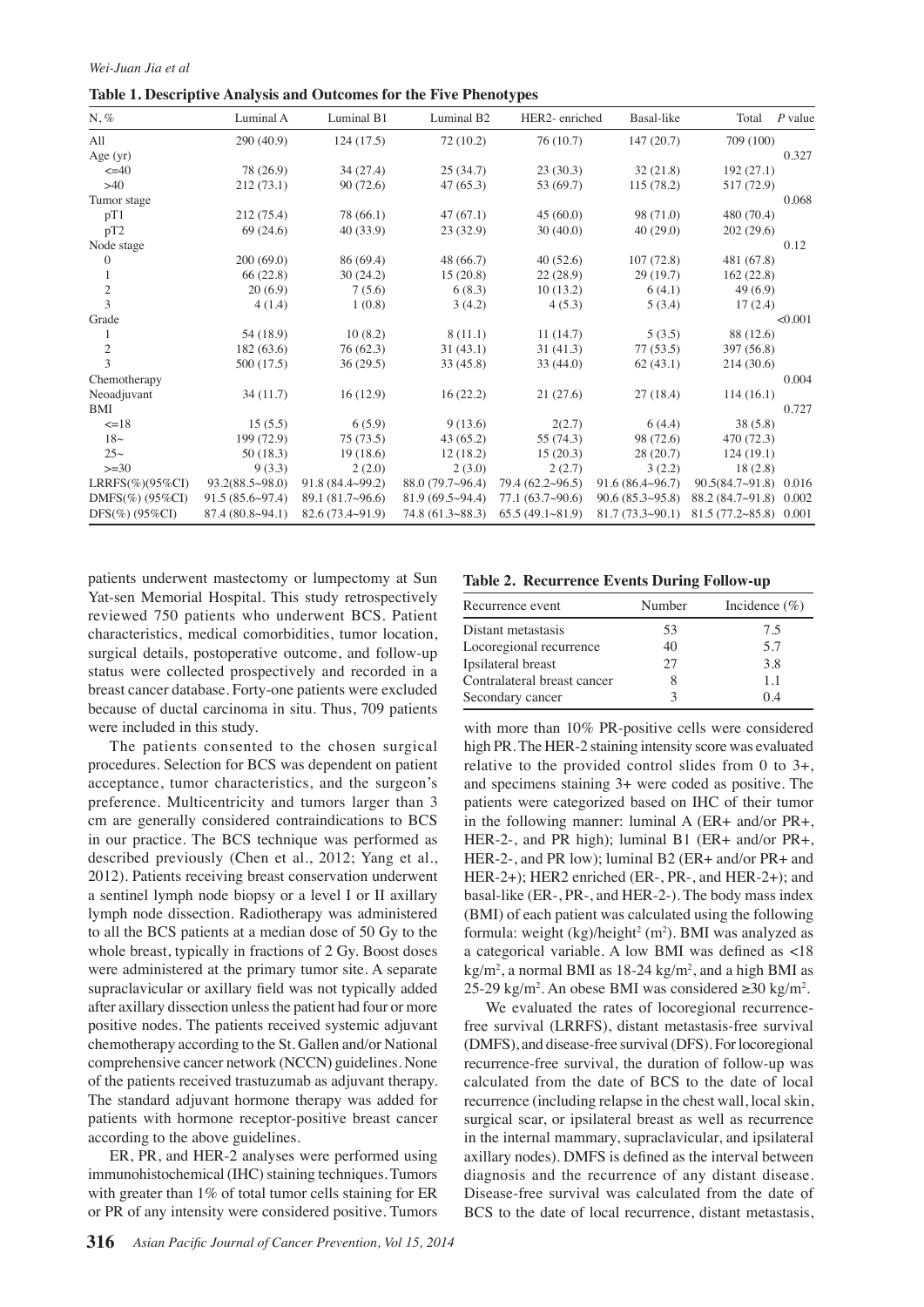| DOI:http://dx.doi.org/10.7314/APJCP.2014.15.1.315                                         |
|-------------------------------------------------------------------------------------------|
| HER2-enriched Breast Tumors Have the Highest Risk of Local Recurrence in Chinese Patients |

| Variable                    | <b>LRRFS</b>        |         | <b>DMFS</b>         |         | <b>DFS</b>          |         |
|-----------------------------|---------------------|---------|---------------------|---------|---------------------|---------|
|                             | HR (95% CI)         | P Value | HR $(95\%CI)$       | P Value | HR (95%CI)          | P Value |
| Age $(yr)$ = 40 $(ys<40)$   | $0.38(0.21-0.71)$   | 0.002   | $0.53(0.31-0.92)$   | 0.024   | $0.54(0.35-0.84)$   | 0.007   |
| Tumor stage $T2(vsT1)$      | $2.16(1.14-4.10)$   | 0.018   | $1.32(0.75-2.32)$   | 0.344   | $1.77(1.12 - 2.80)$ | 0.014   |
| Node Positive (vs negative) | $2.48(1.33 - 4.63)$ | 0.004   | $2.67(1.55-4.58)$   | < 0.001 | $1.95(1.26-3.01)$   | 0.003   |
| Grade $2$ (vs $G1$ )        | 3.49 (0.84-14.45)   | 0.085   | 5.31 (0.72-39.07)   | 0.101   | $4.00(0.97-16.53)$  | 0.056   |
| Grade $3$ (vs $G1$ )        | 7.48 (1.80-31.10)   | 0.006   | $10.35(1.40-76.51)$ | 0.022   | 8.04 (1.94-33.40)   | 0.004   |
| BMI<=18( $vs$ 18 $\sim$ )   | $2.12(0.74-6.07)$   | 0.163   | $1.73(0.68-4.41)$   | 0.249   | $2.60(1.32 - 5.11)$ | 0.006   |
| BMI 25~(vs $18$ ~)          | $1.13(0.49-2.61)$   | 0.773   | $0.87(0.41-1.87)$   | 0.722   | $1.12(0.62 - 2.03)$ | 0.698   |
| BMI $>=30$ (vs 18 $\sim$ )  | $3.07(0.93-10.15)$  | 0.066   | $1.39(0.34 - 5.78)$ | 0.649   | $2.55(1.02-6.38)$   | 0.046   |
| ER Positive (vs negative)   | $0.50(0.27-0.94)$   | 0.032   | $0.57(0.33-0.98)$   | 0.043   | $0.57(0.37-0.89)$   | 0.014   |
| PR Positive (vs negative)   | $0.49(0.26-0.92)$   | 0.027   | $0.46(0.27-0.79)$   | 0.005   | $0.45(0.29-0.69)$   | <0.001  |
| HER2 Positive (vs negative) | 2.42 (1.28-4.59)    | 0.007   | 2.91 (1.69-5.04)    | < 0.001 | $2.55(1.63-3.99)$   | <0.001  |

|  | Table 4. Multivariate Survival Analysis of LRRFS, DFS, and DMFS after BCS |
|--|---------------------------------------------------------------------------|
|  |                                                                           |

Table 3. Univariate Survival Analysis for LRRFS, DFS, and DMFS after BCS

| Variable                      | <b>LRRFS</b>        |         | <b>DMFS</b>         |         | <b>DFS</b>        |         |
|-------------------------------|---------------------|---------|---------------------|---------|-------------------|---------|
|                               | HR (95% CI)         | P Value | HR $(95\%CI)$       | P Value | HR $(95\%CI)$     | P Value |
| Age (yr) $>=$ 40 (ys <40)     | $0.44(0.22-0.89)$   | 0.022   | $0.62(0.34-1.12)$   | 0.114   | $0.69(0.41-1.15)$ | 0.15    |
| Tumor stage T2 (vs T1)        | $1.62(0.83-3.17)$   | 0.16    | $1.07(0.59-1.94)$   | 0.819   | $1.43(0.88-2.32)$ | 0.145   |
| Node Positive (vs negative)   | $2.16(1.10-4.19)$   | 0.024   | $2.22(1.26-3.91)$   | 0.006   | $1.67(1.05-2.66)$ | 0.031   |
| BMI <= 18 (vs $18$ $\sim$ )   | $1.09(0.31-3.79)$   | 0.891   | $1.43(0.54-3.80)$   | 0.472   | $2.09(0.99-4.42)$ | 0.054   |
| BMI 25 $\sim$ (vs 18 $\sim$ ) | $1.37(0.56-3.36)$   | 0.49    | $0.91(0.41-2.02)$   | 0.823   | $1.15(0.60-2.19)$ | 0.673   |
| BMI $>=30$ (vs $18\sim$ )     | $2.99(0.85-10.50)$  | 0.088   | $1.37(0.32 - 5.82)$ | 0.671   | $2.53(0.98-6.54)$ | 0.055   |
| Luminal B1 (vs Luminal A)     | $1.36(0.45-4.09)$   | 0.588   | $2.14(0.86 - 5.31)$ | 0.102   | $2.16(1.03-4.51)$ | 0.041   |
| Luminal B2 (vs Luminal A)     | $2.73(0.99 - 7.52)$ | 0.053   | $3.21(1.28-8.08)$   | 0.013   | $2.94(1.37-6.29)$ | 0.006   |
| HER2-enriched (vsLuminal A)   | $2.97(1.13 - 7.84)$ | 0.028   | $4.09(1.75-9.59)$   | 0.001   | $4.17(2.06-8.44)$ | < 0.001 |
| Basal-like (vs Luminal A)     | $2.54(0.99-6.51)$   | 0.051   | $2.71(1.16-6.32)$   | 0.021   | $2.56(1.27-5.17)$ | 0.009   |

contralateral breast cancer, other secondary primary cancers, death, or last follow-up for patients with no recurrence. The study subjects were followed up until July 2012, and the median follow-up time was 62.5 months (range: 2.6-151.7 months). Follow-up visits were conducted every 3 months during the first 2-3 years after surgery and then every 6 months after the second or third year.

Associations with LRRFS, DMFS, and DFS after BCS were evaluated using univariate and multivariate Cox proportional hazards regression models and summarized with hazard ratios and 95% confidence intervals (CIs). Further analyses characterized how the 2013 St. Gallen panel prognostic markers influenced LRRFS, DMFS, and DFS using Kaplan-Meier analysis. All tests were two sided, and  $p$ -values < 0.05 were considered statistically significant. All statistical analyses were performed using SPSS version 17.0 (SPSS, Chicago, IL).

# **Results**

A surrogate molecular subtype was successfully identified for 709 patients. The significant differences between the five subtypes in demographic characteristics and clinicopathological features are summarized in Table 1. We observed smaller tumor sizes for luminal B1 subtype tumors than luminal A subtype tumors. However, the luminal B1 and luminal A subtypes demonstrated similar rates of lymph node metastasis, and age and BMI did not significantly differ between these subtypes  $(p=0.327$  and  $p=0.727$ , respectively).

The 5-year overall survival (OS), DFS, DMFS, and LRRFS rates were 95.2%, 81.5%, 88.2%, and 90.5% respectively, for all 709 patients. We observed 40 locoregional recurrences and 53 metastases. The details of the relapse events are shown in Table 2.

#### Univariate and multivariate survival analyses

The univariate analysis of potential risk factors for LRRFS, DFS, and DMFS is shown in Table 3. The results of the univariate analysis indicated that age, tumor size, node status, grade, ER status, PR status, and HER-2 status had prognostic value for LRRFS. However, young age, positive lymph node disease, higher grade (grade III), ER-negative status, PR-negative status, and HER2positive status were risk factors for DMFS. Additionally, the following were risk factors for DFS: young age, tumor size, positive lymph node, higher grade (grade III), high or low BMI, ER-negative status, and PR-negative status. A multivariate Cox model revealed independent prognostic roles for age, node status, and HER2 enrichment in LRRFS (Table 4). In DMFS and DFS, independent prognostic roles were identified for lymph node-positive disease and the luminal B2, HER2-enriched, and basal-like subtypes. However, the luminal B1 subtype was not an independent prognostic factor for DMFS.

# Survival analysis using the 2013 St. Gallen surrogate molecular classification

Kaplan-Meier survival analysis of patients treated with BCS revealed statistically significant differences in LRRFS (Figure 1A), DMFS (Figure 1B), and DFS (Figure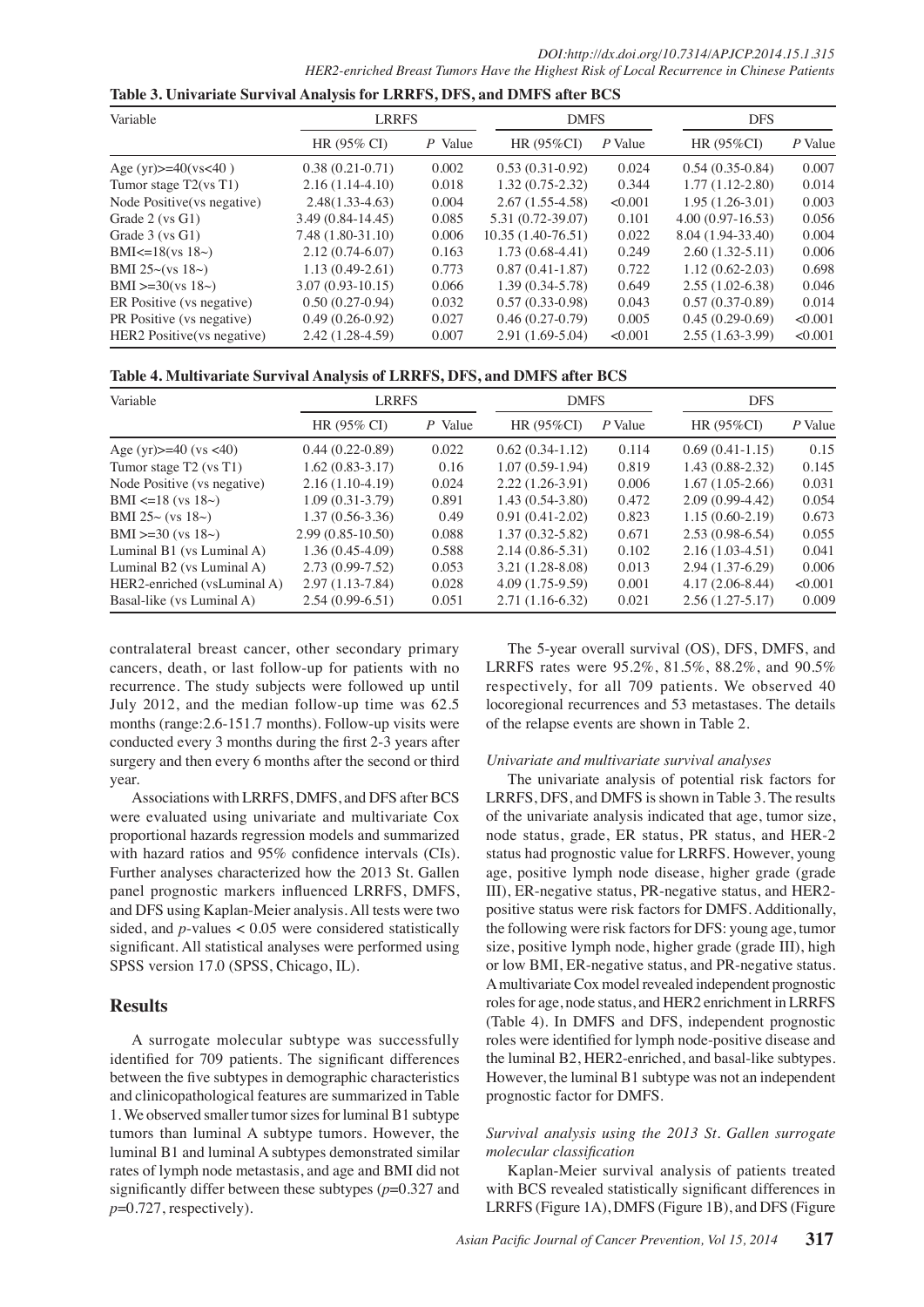

**Figure 1. Kaplan-Meier Analysis of RFS, LRRFS, and DMFS for the Five Surrogate Subtypes** 

1C) among the surrogate molecular breast cancer subtypes. Patients with luminal A tumors had the most favorable prognosis, with 5-year DFS, LRRFS, and DMFS rates of  $87.4\%$ ,  $93.2\%$ , and  $91.5\%$ , respectively. Conversely, the HER-2-enriched groups exhibited the highest rate of recurrence (34.5%), and the highest rate of locoregional recurrence (20.6%) (Table 1).

During the follow-up period, locoregional recurrence occurred less frequently for luminal A tumors (Table 1, Figure 1B). Luminal A tumors presented significantly better DFS when compared with the four other subtypes. HER-2-enriched tumors had the highest incidence of locoregional relapse. Additionally, the HER-2-enriched

and luminal B2 subtypes had more failure events than the luminal A subtype. The luminal B1 and basal-like subtypes demonstrated intermediate outcomes (Table 1).

#### **Discussion**

BCS is now a standard treatment for early breast cancer. In the USA, more than half of patients with early breast cancer undergo BCS (Bland et al., 1998), yet in China, BCS is performed in less than 10% of patients with breast cancer (Li et al., 2011; Li et al., 2011) due to concern for local relapse.

In our study, local relapse occurred in 40 patients (5.7%), which is similar to other studies that have reported a 5-15% rate of local recurrence (Fisher et al., 1995; Clark et al., 1996; Forrest et al., 1996; Renton et al., 1996). However, this result is slightly greater than other Asian series (2.5-4%) (Kim et al., 2005; Yau et al., 2007; Li et al., 2011). Shuang Li et al. reported a retrospective analysis that included 764 consecutive invasive breast cancer patients treated with BCS in China; their 5-year locoregional recurrence rate was 3.9%, but they also reported a safe margin of more than 5 mm (Li et al., 2011). Unfortunately, we could not investigate the effects of margin size on recurrence in the present study due to the use of the BCS technique. Racial differences could also explain the low locoregional recurrence rate (L. et al., 1997). Conversely, a surgeon's preference for more radical excision in their practice could also have resulted in a favorable outcome.

Previous studies have reported that young age, although defined by various cutoffs, is associated with increased risk of local relapse in patients undergoing BCS (Jones et al., 2009; Kim et al., 2011; Miles et al., 2012). In this retrospective study, young women  $\left( \langle =40 \rangle \right)$  years) demonstrated a 5-year cumulative local recurrence rate of 7.8%. In a univariate analysis, young women were nearly twice as likely to experience local recurrence after BCS compared to patients older than 40 years old. A subset analysis of the EORTC trial reported that young age  $\left($  <50 years) and high-grade invasive ductal carcinoma were the most important prognostic factors in determining the risk of local failure (Jones et al., 2009). In a retrospective study of 3,064 patients treated for breast cancer with BCS, Miles RC et al. found that younger age was a risk factor for local relapse. They reported that local recurrence-free survival was significantly different between women younger than 40 years and those aged 40 years and older  $(p=0.01)$ . However, their study was limited in that it included a small sample size of only 175 patients younger than 40 years of age (Miles et al., 2012). Our results compare favorably with those reported by Hee Jeong Kim et al., who evaluated 2,102 breast cancer patients who underwent BCS at two Korean institutions. They found that the 5-year ipsilateral breast tumor recurrence (IBTR) rate was 3.4% in young patients and  $1.1\%$  in older patients ( $p<0.001$ ) (Kim et al., 2011). In their study, 24.4% patients were 40 years or younger. Similarly, 27% of our patients were 40 years or younger.

Most studies report that obesity is an independent risk factor for developing distant metastases, but not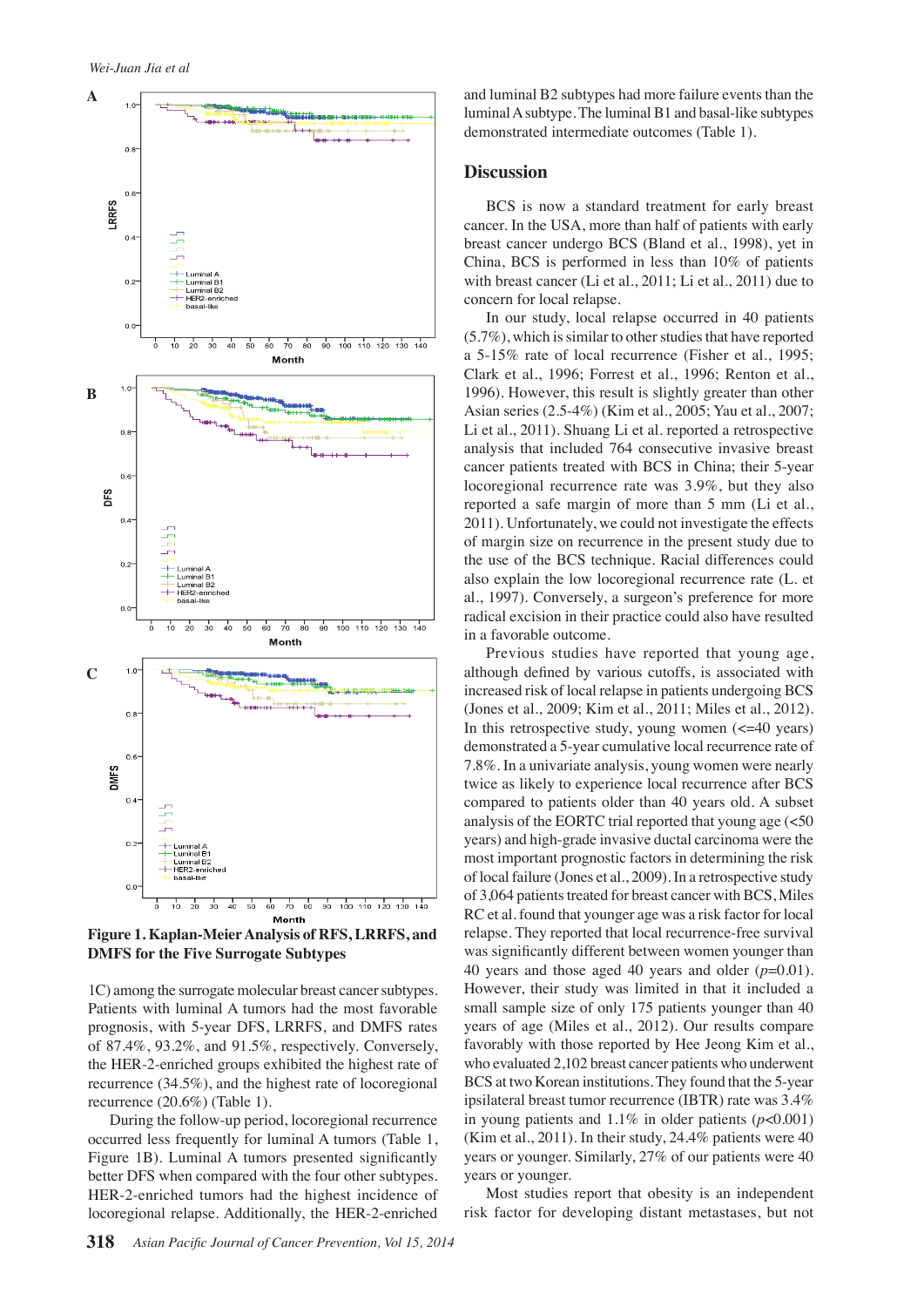#### *DOI:http://dx.doi.org/10.7314/APJCP.2014.15.1.315 HER2-enriched Breast Tumors Have the Highest Risk of Local Recurrence in Chinese Patients*

locoregional recurrence (Ewertz et al., 2011; Sparano et al., 2012). A few studies have also found associations between low body mass index and locoregional recurrence (Chen et al., 2009). In our study, the risk of recurrence was not related to BMI in a multivariate analysis; the association was observed only in the univariate analysis. Additionally, no association was observed between BMI and the risk of locoregional recurrence. This result may have occurred because of the limited number of patients and short follow-up.

The existence of distinct molecular subtypes of breast cancer has given us the genetic underpinnings to account for the differences in both the natural history and treatment responses of breast cancers. These subtypes are distributed differently between women of different races, which may explain the differences in their presentation and response to treatment (Bowen et al., 2006). This type of clinicopathological correlation is not well established in Chinese women. According to the 2013 St. Gallen surrogate molecular subtype, we observed larger tumor sizes for the luminal B1 subtype than the luminal A subtype. However, luminal B1 tumors had a higher node positivity rate than luminal A tumors. Brouckaert applied the 2011 St. Gallen surrogate molecular subtypes to 4,224 breast cancer patients, and his data showed the same characteristics as our patients with luminal A and luminal B tumors (Brouckaert et al., 2012).

Several studies have examined the associations between breast cancer and molecular subtype. Millar LR et al. used a five-biomarker panel to predict local recurrence for 495 early-stage invasive breast cancers treated with BCS. They found a 5-year locoregional recurrence rate of 15% for HER-2-enriched tumors compared with 1% for luminal A tumors (statistically significant in a univariate analysis) (Millar et al., 2009). K. David Voduc et al. examined 2,985 patients with early-stage breast cancer treated with BCS. With 325 local recurrences and 227 regional lymph node recurrences, a multivariate analysis found that HER-2-enriched and basal subtypes were associated with an increased risk of local and regional recurrence (Voduc et al., 2010). Hafftty et al. observed a higher overall incidence of local recurrence in a cohort of 482 patients treated with BCS. The local recurrence rate was 17% at 5 years, and there was no difference between triple-negative patients (TNPs) and non-TNPs (Haffty et al., 2006). Furthermore, Dent et al. (2007) found no difference in local recurrence rates for TN breast cancer in 1,601 patients.

The classification of breast cancers into five subtypes (luminal, HER-2 enriched, normal breast-like, and basallike) has recently been proposed based on gene expression profiles (Sorlie et al., 2001; Brenton et al., 2005). This classification scheme has been shown to have prognostic significance and implications with respect to response to therapy. However, the established pathological work-up is easier and cheaper and therefore remains the gold standard for estimating the risk for breast cancer relapse and for guiding clinical decisions. Several surrogate panels of prognostic and predictive markers have been proposed and are defined in a variety of ways. The 2011 St. Gallen consensus meeting has recently advised the use of four

biomarkers (ER, PR, HER2, and Ki67) as surrogate subtypes, and this panel has been validated against an intrinsic subtype classification (Cuzick et al., 2011). These surrogate subtypes remain approximations of convenience rather than perfectly representing the intrinsic molecular classification.

We used the 2013 St. Gallen recommended surrogate panel definitions and confirmed Brouckaert's conclusion that the luminal A subtype differed significantly from HER-2-enriched and basal-like breast cancers. However, our results did not show a significant difference between the luminal A and luminal B1 subtypes.

Our results are not easily compared with Brouckaert's study for a number of reasons. First, our study included more than 100 patients treated with neoadjuvant therapy, whereas Brouckaert excluded these patients. Second, patients with HER-2 overexpression were routinely treated with trastuzumab beginning in 2005 in his hospital. The HER-2-overexpressing patients in our study never received trastuzumab, and they represented approximately twice the number of patients as that included in Brouckaert's study (20.6% vs. 11.3%, respectively). Third, Brouckaert considered "any nuclear staining" as positive, whereas we used a 1% cutoff for the proportion of positive cells. Fourth, he used tumor grade instead of Ki67, whereas we used the PR level. Finally, all of our patients were treated with BCS.

Despite the short follow-up in our cohort of patients, significant differences in DFS were discernible. Our results indicate a higher risk for local and distant relapse in HER2-enriched breast cancer, but no additional risk in the triple-negative subtype. The relevance of breast cancer subtypes as predictors of local recurrence was not demonstrated.

The limitations of our study should be noted. The retrospective nature of this study carries the risk of introducing bias. In addition, we could not perform subgroup analyses because the number of cases of locoregional relapse in our series was small and the followup time was short.

# **Acknowledgements**

The author(s) declare that they have no competing interests.

#### **References**

- Bowen RL, Stebbing J, Jones LJ (2006), A review of the ethnic differences in breast cancer. *Pharmacogenomics*, **7**, 935-42.
- Brenton JD, Carey LA, Ahmed AA, Caldas C (2005), Molecular classification and molecular forecasting of breast cancer: ready for clinical application?. *J Clin Oncol*, **23**, 7350-60.
- Brouckaert O, Laenen A, Vanderhaegen J, et al (2012), Applying the 2011 St Gallen panel of prognostic markers on a large single hospital cohort of consecutively treated primary operable breast cancers. *Ann Oncol*, **23**
- Chen CH, Lo YF, Tsai HP, et al (2009), Low body mass index is an independent risk factor of locoregional recurrence in women with breast cancer undergoing breast conserving therapy. *Chang Gung Med J*, **32**, 553-62.

Chen K, Zeng YH, Jia W, et al (2012), Clinical outcomes of